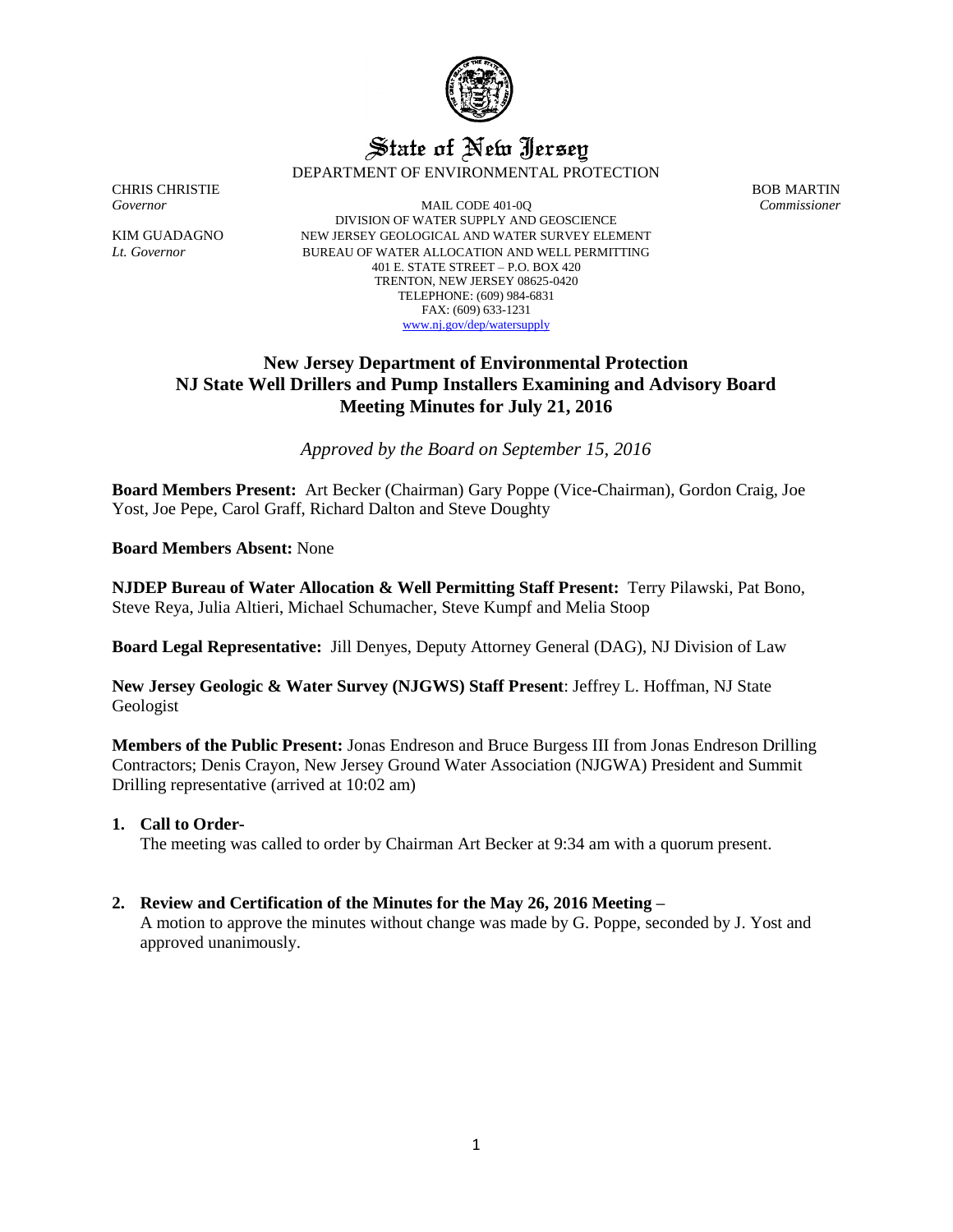#### **3. Complaint Letter Regarding Geotechnical Soil Borings** –

Board members continued the review and discussion of a complaint received from Rod Simon, PE, from Simon Engineering LLC regarding soil borings drilled for geotechnical engineering purposes. In his letter, dated March 7, 2016, Mr. Simon states that multiple well drilling companies are "performing soil borings incorrectly on thousands of projects along the Jersey Shore. They are using continuous flight augers below the water table (typically up to 20 ft.)." Further, he states that it is not possible to retrieve soil samples much below the water table using continuous flight augers (CFAs) and in fact the practice is specifically prohibited by ASTM D1586. Mr. Simon contends that all borings conducted for the purpose of obtaining data to determine foundation type, for the design of piles, for the lateral load analysis required by the building code and many other things important to construction projects should not be performed using CFAs. Mr. Simon asserts that borings not performed in accordance with ASTM D1586 ("Standard Penetration Test and Split Barrel Sampling of Soil") yield data that is worthless for geotechnical engineering purposes. He further adds that in some instances use of the incorrect drilling method necessitates re-drilling borings at the same site by the appropriate method at significant cost to the property owner who then must pay to have the work redone.

As the Board discussed at the May 26, 2016 meeting, nothing in Mr. Simon's complaint constitutes a violation of the Well Construction and Maintenance; Sealing of Abandoned Wells Rules, N.J.A.C. 7:9D. Following the May meeting, Board members initially drafted a response letter to Mr. Simon explaining it does not. Additional discussion ensued as to whether it is appropriate for the Board to issue an advisory letter to local construction code officials regarding appropriate standards to follow when conducting soil borings. Board members noted, however, that the well regulations allow for a variety of methods for collecting soil borings in a manner protective of the ground water resources. It is not the jurisdiction of the Board to specify which specific method must be used for a particular application. These are often dictated in accordance with other regulations or codes. Members also noted that when a particular method of boring collection (such as an ASTM method) is needed for a specific application, it must be made known in advance to the driller, preferably identified as a contractual obligation.

Jonas Endreson and Bruce Burgess II from Jonas Endreson Well Drilling, who were present at the meeting to voice their concerns over this matter, noted that they utilize CFAs to perform borings and classify the soils in accordance with the Unified Soil Classification and follow the requirements of the International Residential Code – New Jersey Edition, which allows for this practice for residential construction. Mr. Endreson said performing hollow stem auger drilling to conduct split spoon sampling of soils and obtain blow counts for geotechnical engineering is much more expensive and adds undue cost to clients, in this case, homeowners looking to rebuild after Superstorm Sandy. He also stated that other than the written complaint submitted to the Board by Mr. Simon, they have not had any of their work rejected by any engineer or architect. Mr. Endreson agreed that if a particular method was need by his client, it needs to be made in advance. Board members will consider Mr. Endreson's input and potentially alter the current draft response to Mr. Simon prior to the next meeting scheduled for September 15, 2016.

### **4. Review and Certification of Exam Scores from the June 8, 2016 Master Well Driller, Journeyman, Journeyman B, Monitoring Well Driller, Soil Borer and Pump Installers Exams –**

**Master Well Driller**– A motion to approve the two (2) listed exam scores was made by G. Craig, seconded by S. Doughty and approved unanimously. Both candidates passed. **Journeyman-** A motion to approve all eight (8) listed exam candidate scores was made by J. Yost, seconded by G. Craig and approved unanimously. One candidate passed.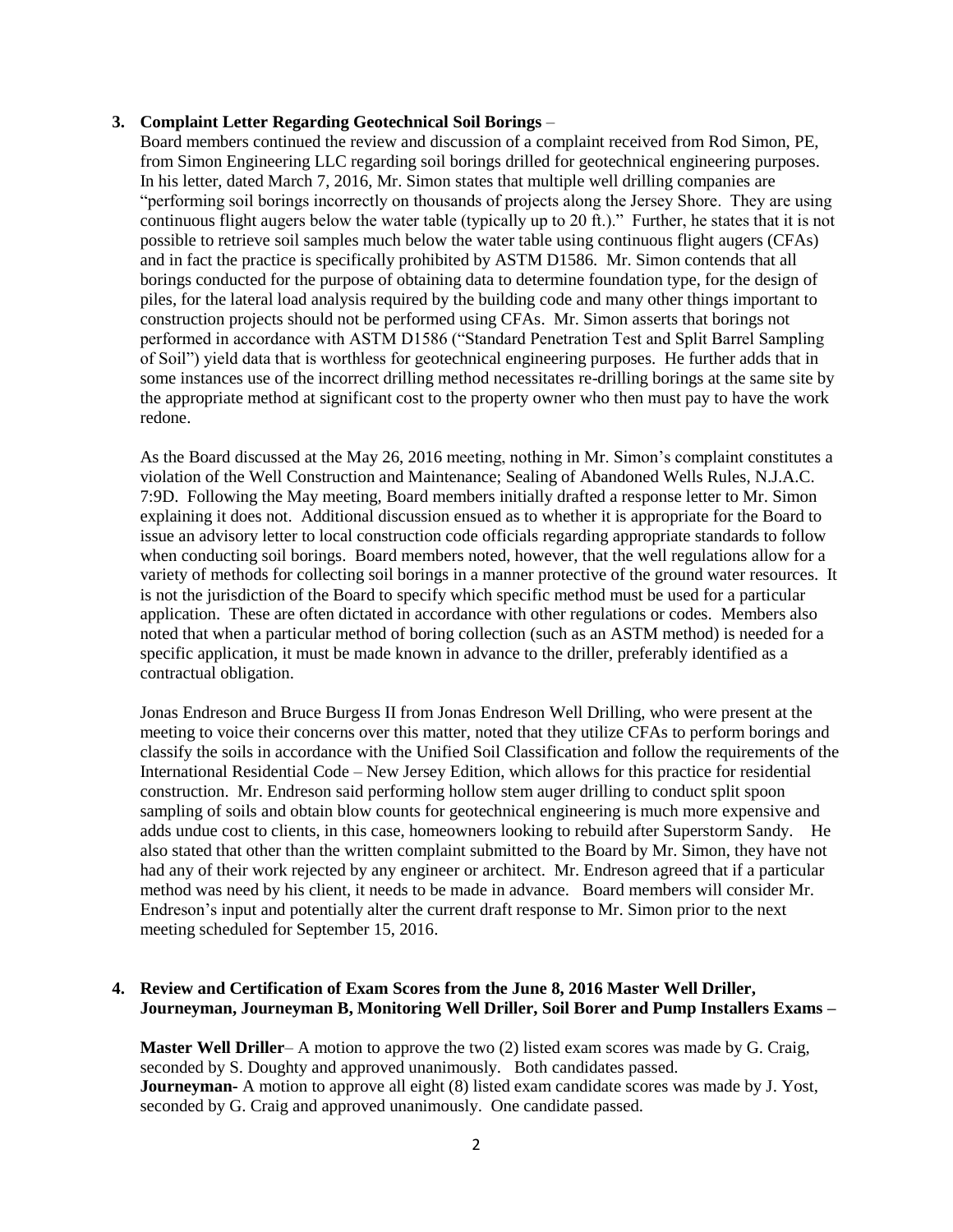**Monitoring**– A motion to approve all ten (10) listed exam scores was made by G. Poppe, seconded by R. Dalton and approved unanimously. Two candidates passed.

**Soil Borer**– A motion to approve the two (2) listed exam scores was made by G. Poppe, seconded by C. Graff and approved unanimously. One candidate passed.

**Pump Installer** – A motion to approve all three of the listed exam candidate scores was made by Joe Pepe, seconded by J. Yost and approved unanimously. One candidate passed.

It was noted that no one sat for the Journeyman B exam.

#### **5. 2016 Exam and Board meeting Schedule Reminder-**

The remaining 2016 exam dates for well drillers and pump installers are October 5 and December 7. A Board conference call to approve the October exam results is scheduled for October 27<sup>th</sup> at 10:00 am. Remaining Board meetings will be held on September 15 and November 22.

#### **6. Well Permitting Staffing Update-**

Terry Pilawski noted that the Bureau has hired two (2) additional part-time employees to work within the Well Permitting Program. Steve Kumpf, who was present at the meeting, was introduced to Board members. The second, Steve Kelly, will be starting soon. Both gentlemen will assist the program in conducting well record and well decommissioning report reviews along with conducting well searches and performing other tasks.

#### **7. GEA GA-XTRA Geothermal Grout Testing and Approval-**

S. Reya summarized the GA-Xtra Geothermal well grout product review process that began in March 2013. The independent lab testing results for permeability of the "field mixture" of the samples obtained at a site in Sussex County on April 13, 2016 were submitted to the Department for review. R. Dalton evaluated the results and concluded that the reported value was acceptable (less than the maximum permeability of 1.10-7 cm/sec specified in the well rules). R. Dalton noted the lab results exhibited a permeability that was actually slightly lower than that measured for the original lab mixed grout mixture. S. Reya indicated that the manufacturer had, therefore, satisfied all established criteria for approving a cement-based geothermal grout.

## **A motion to approve GEA GA-XTRA Geothermal Grout was made by Steve Doughty, seconded by Gordon Craig, and approved unanimously.**

Additionally, it was mentioned that this is the first alternative grout material to the only "cementitious thermally enhanced grout" (Mix 111) specified in the well rules. It may be used in the same environments as cementitious thermally enhanced grout (such as closed loop geothermal wells installed in bedrock). The Bureau will send an approval letter to the manufacturer.

### **8. Water Allocation & Well Permitting Enforcement and Field Work Activities –**

J. Altieri from the Bureau of Water Allocation and Well Permitting presented a summary of Well Permitting Program's enforcement and field activities over the past seven (7) weeks.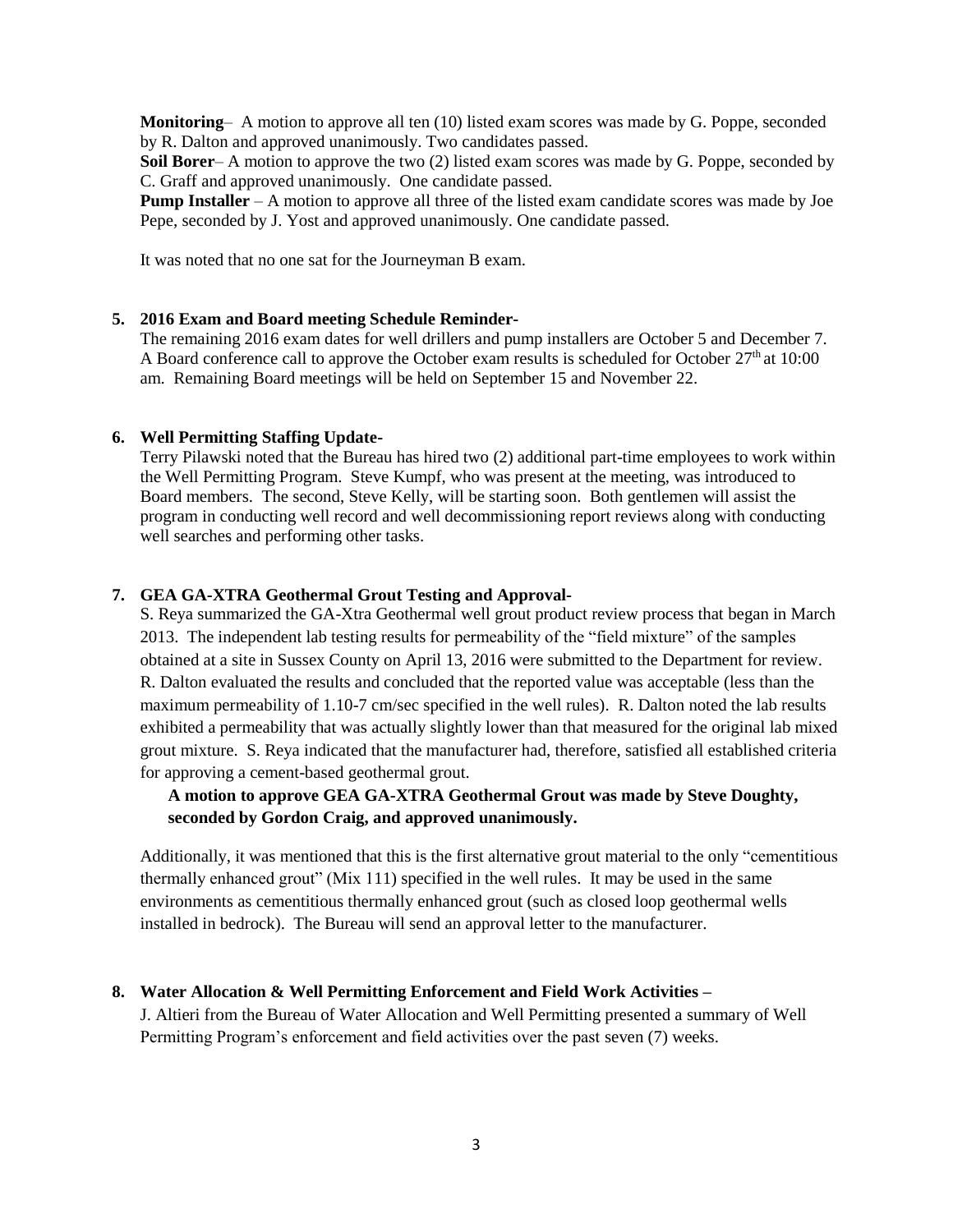#### A) **Unsettled Violations-**

Well Permitting staff continue to investigate and work toward resolving an incident where a Pennsylvania based well drilling company abandoned the drilling a new domestic well in Hope Twp., Warren County. The driller did not have a New Jersey licensed well driller onsite, a valid NJDEP well permit and used PVC casing in violation of the NJ well construction regulations for rock wells. The violation was discovered when the Department was contacted by the Warren County Health Department about a separate, permitting issue for the property (the well was located less than the minimum distance requirements to the existing septic system). A letter was sent to the property owner by the Department advising them to properly decommission the abandoned well which consists of a partially completed 200' foot pilot hole with PVC casing in the borehole. The property owner is currently working to have a licensed driller to help them determine if the well can be finished in accordance with NJ well rule or if the well needs to be decommissioned. Well Permitting staff will coordinate with the driller to witness the reconstruction or decommissioning of this well. The work is expected to be completed within the next few weeks. Penalty notices for violations of the well drilling regulation will be sent to the unlicensed well driller.

#### **B) Outstanding Well Records and Decommissioning Reports-**

Three (3) additional well drilling companies were contacted in the month of June regarding their failure to submit outstanding well records owed to the Bureau from the years 2000 to 2015. Totals of paper decommissioning reports received and processed by the Bureau continues to decline as more companies realize the benefits and convenience of electronic submittals of well decommissioning and well record reports.

### **C) Field Work-**

Well Permitting Section staff performed five (5) field inspections during the past eight (8) weeks. Staff conducted various compliance field checks of abandoned wells, witnessed local monitor well drilling and the drilling of a public community water supply well. Bureau staff continue to coordinate field and enforcement efforts between Compliance and Enforcement, Water Allocation and Water System Engineering.

#### **D) Coordination with NJDEP Compliance & Enforcement Programs-**

Work continues behind the scenes to further develop future well permitting enforcement capabilities in NJEMS (the Department's software system). A coordination meeting was held on July 7, 2016 with a final draft of the "new" Notice of Non-Compliance (NONC) form presented for comments. The next work group meeting scheduled for August 3, 2016.

### **9. Drought Status Update by Jeffrey L. Hoffman NJ State Geologist-**

Water levels in Northern New Jersey are currently very low due to very little rainfall over the spring and summer months. Reservoir levels are reportedly lower than average at several key reservoirs in North Jersey, which has led to increased monitoring of drought indicators by Department staff. Information on water levels and the current drought status can be found at: njdrought.org. S. Doughty said that there are three (3) different indicators of drought status: drought watch, drought warning and drought emergency. He stated that within the next week, a drought watch may be issued